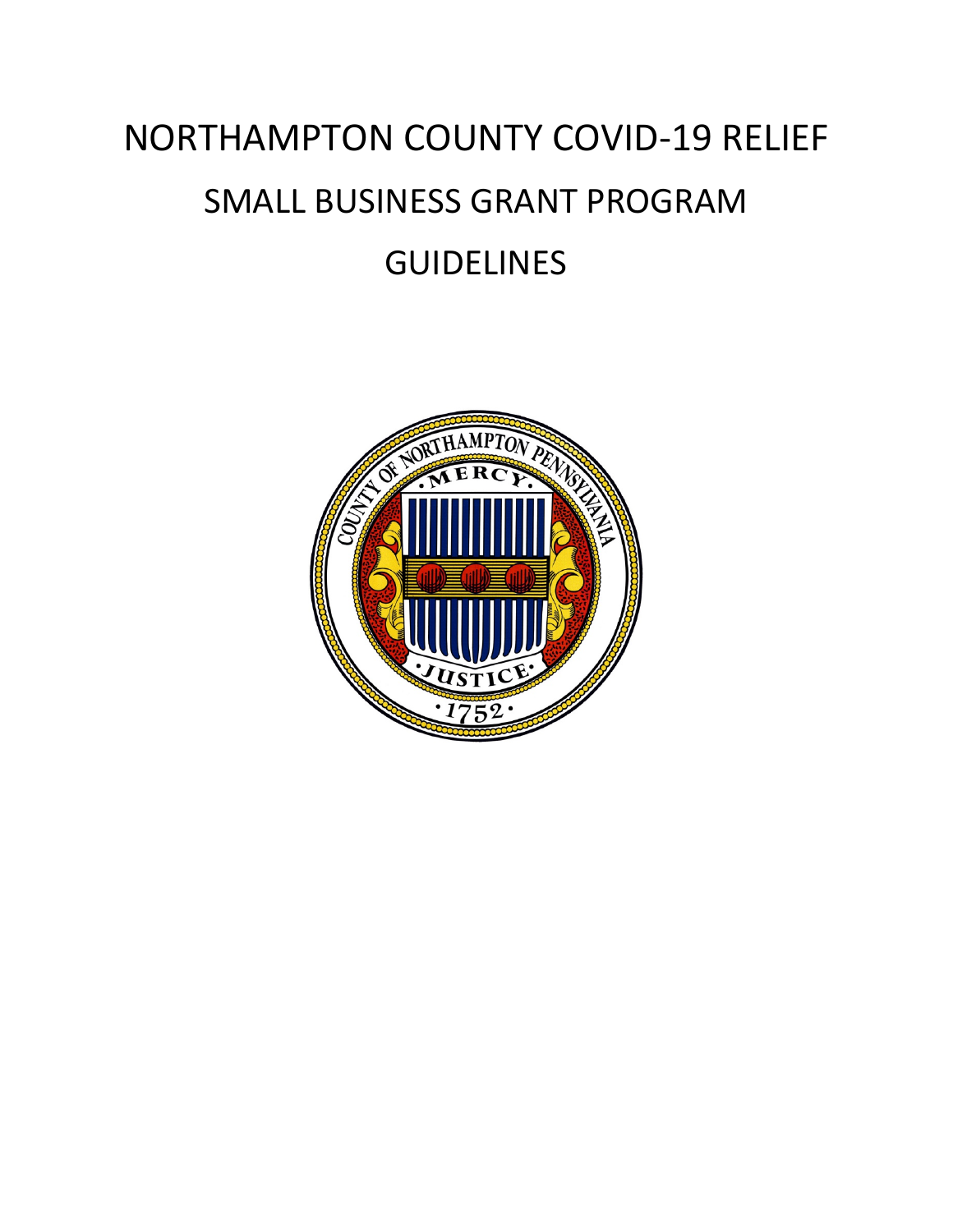

NORTHAMPTON COUNTY EXECUTIVE

#### **COUNTY OF NORTHAMPTON**

**OFFICE OF THE COUNTY EXECUTIVE**  NORTHAMPTON COUNTY COURTHOUSE 669 WASHINGTON STREET . EASTON, PENNSYLVANIA 18042 **Phone: 610-829-6300 Fax: 610-559-3722 Email: LMcClure@northamptoncounty.org** 

November 20, 2020

Dear Northampton County Small Business Owner:

Northampton County small businesses are the lifeblood to the County's economic prosperity. They face many challenges and uncertainties, due to the COVID-19 pandemic. I am pleased to inform you that County Council approved a resolution creating the Northampton County COVID-19 Relief Small Business Grant Program that will distribute \$1.3 million dollars of CARES Act funds to Northampton County small businesses with 100 or fewer employees. Eligible businesses as outlined in the attached guidelines can apply for up to \$15,000 to mitigate the impact of COVID-19 related expenses.

In order to ensure the rapid deployment of these funds, Northampton County will partner with the Greater Lehigh Valley Chamber of Commerce in marketing this program and assisting **ANY**  eligible small business in applying for these funds. My administration will continue to prioritize supporting small businesses during these uncertain and challenging economic times.

Please remember that we are all in this together and together we can make sure Northampton County comes back strong!

Sincerely,

**---� �r( \_\_**  Lamont G. McClure County Executive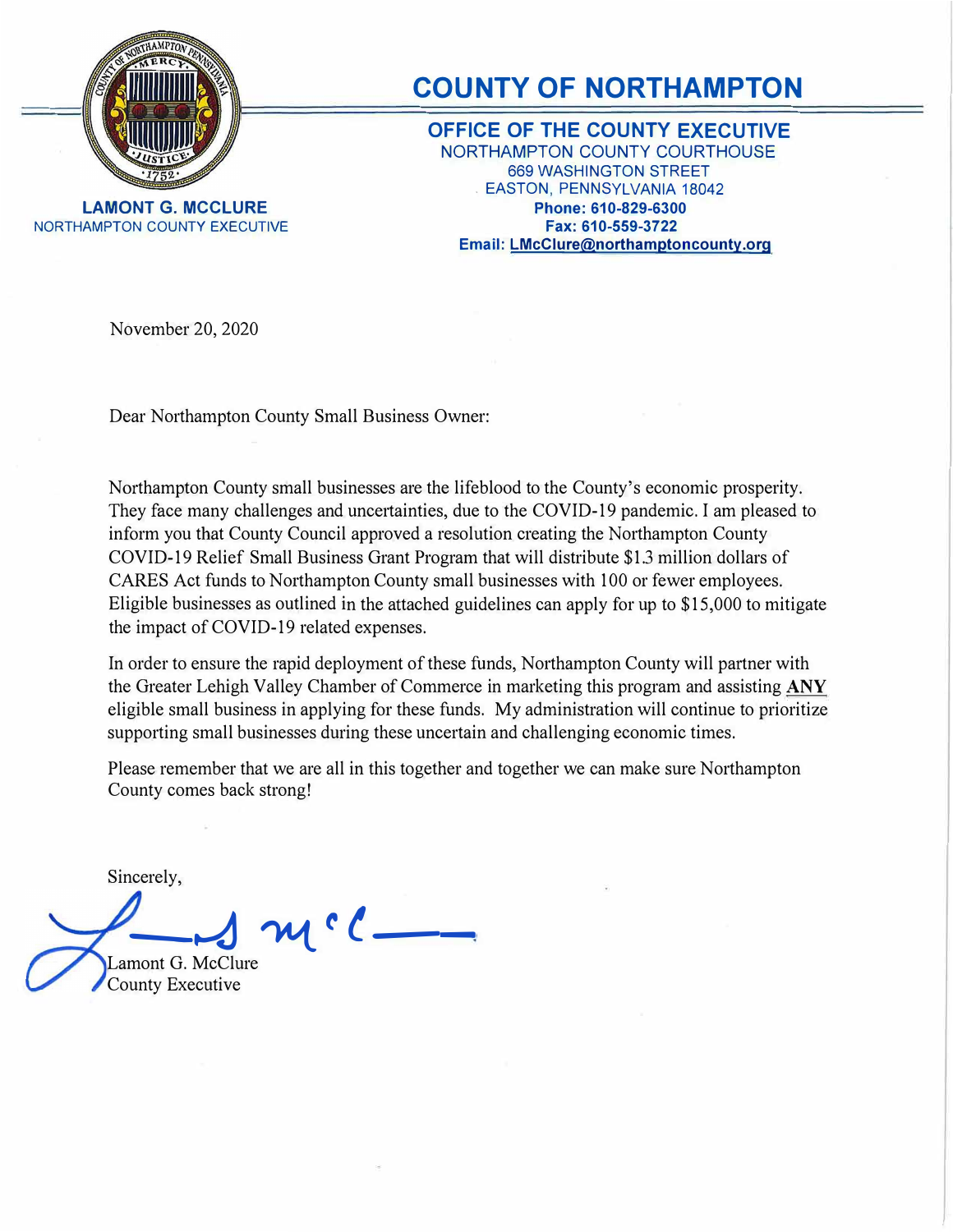#### Program Overview

- 1. \$1.3 million of Northampton County COVID 19 County Relief Block Grant Program was designated by the Northampton County Council for the Northampton County COVID-19 Relief Small Business Grant Program that will be administered by the County Administration in Partnership with the Greater Lehigh Valley Chamber of Commerce.
- 2. Northampton County Businesses with fewer than 100 employees may apply for up to a \$15,000 grant for COVID-19 related expenses.
- 3. The Greater Lehigh Valley Chamber of Commerce will conduct outreach and marketing to ensure small, vulnerable and disadvantaged businesses have access to the grant application platform.
- 4. The Greater Lehigh valley Chamber of Commerce will provide technical assistance to business owners during application preparation and online submission.
- 5. Once applications are received, Northampton County DCED in partnership with the Greater Lehigh Valley Chamber of Commerce will process applications and review for administrative completeness.
- 6. Grant applications will be reviewed by a committee consisting of Northampton County Administration, Northampton County Council members and the Greater Lehigh valley Chamber of Commerce who will make recommendations to the Northampton County Executive. Priority will be given to businesses that have not received other state or federal COVID-19 grant assistance and/or funding.
- 7. The County Executive will make final recommendations to Northampton County Council. County Council will consider each application for approval or denial.
- 8. Northampton County will fund grants to approved businesses.
- 9. Businesses will be required to provide certifications regarding accuracy and truthfulness of information submitted in the application. Applicants must be aware of such certifications outlined in these guidelines.
- 10.Grant recipients must agree to comply with and be bound by the terms and conditions set forth in Northampton County Administrative Code Section  $13.15(g)$ .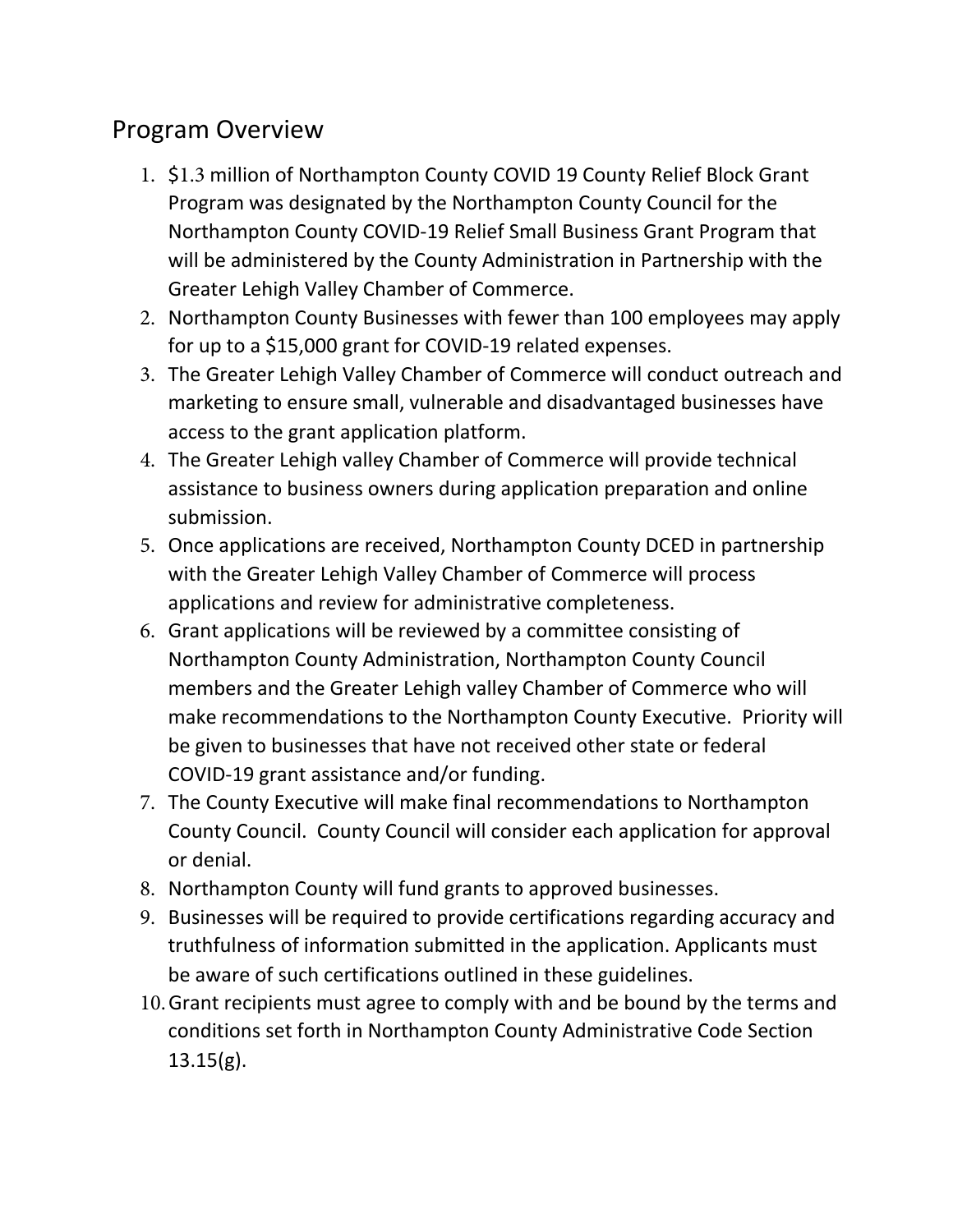### PROGRAM ELIGIBILITY

- 1. Grants of up to \$15,000 are available for small businesses that have been negatively affected by the COVID-19 pandemic and related statewide business closure.
- 2. Grants are available only for businesses with 100 or fewer full-time employees (FTEs).
- 3. Eligible businesses must operate primarily in Northampton County and must file a Pennsylvania tax return. Applicants will self-certify that 51% or more of revenues are generated in PA.
- 4. Eligible businesses may be structured as C-corporations, S-corporations, limited liability corporations, sole proprietors, independent contractors or self-employed individuals.
- 5. Businesses must have must have been in operation as of March 1, 2019.
- 6. Businesses must currently be operating or have a clear plan to re-open once the Commonwealth permits re-opening of the business.

#### ELIGIBLE USES OF FUNDING

- 1. Payroll costs, costs related to the continuation of group health care benefits during periods of paid sick, medical, or family leave, and insurance premiums.
- 2. Working capital for the purpose of paying mortgage principal and interest payments (but not mortgage prepayments); and principal and interest payments on any other debt obligations that were incurred before February 15, 2020.
- 3. Rent payments, utility payments.
- 4. Working capital for the purpose of covering the costs of re-opening business operations after being fully or partially closed due to the statemandated business closure period commencing March 2020, as long as the expense was incurred do to COVID-19.
- 5. Any expenses (costs) incurred related to the expense of implementing COVID-19, including but not limited to specialized equipment, barriers,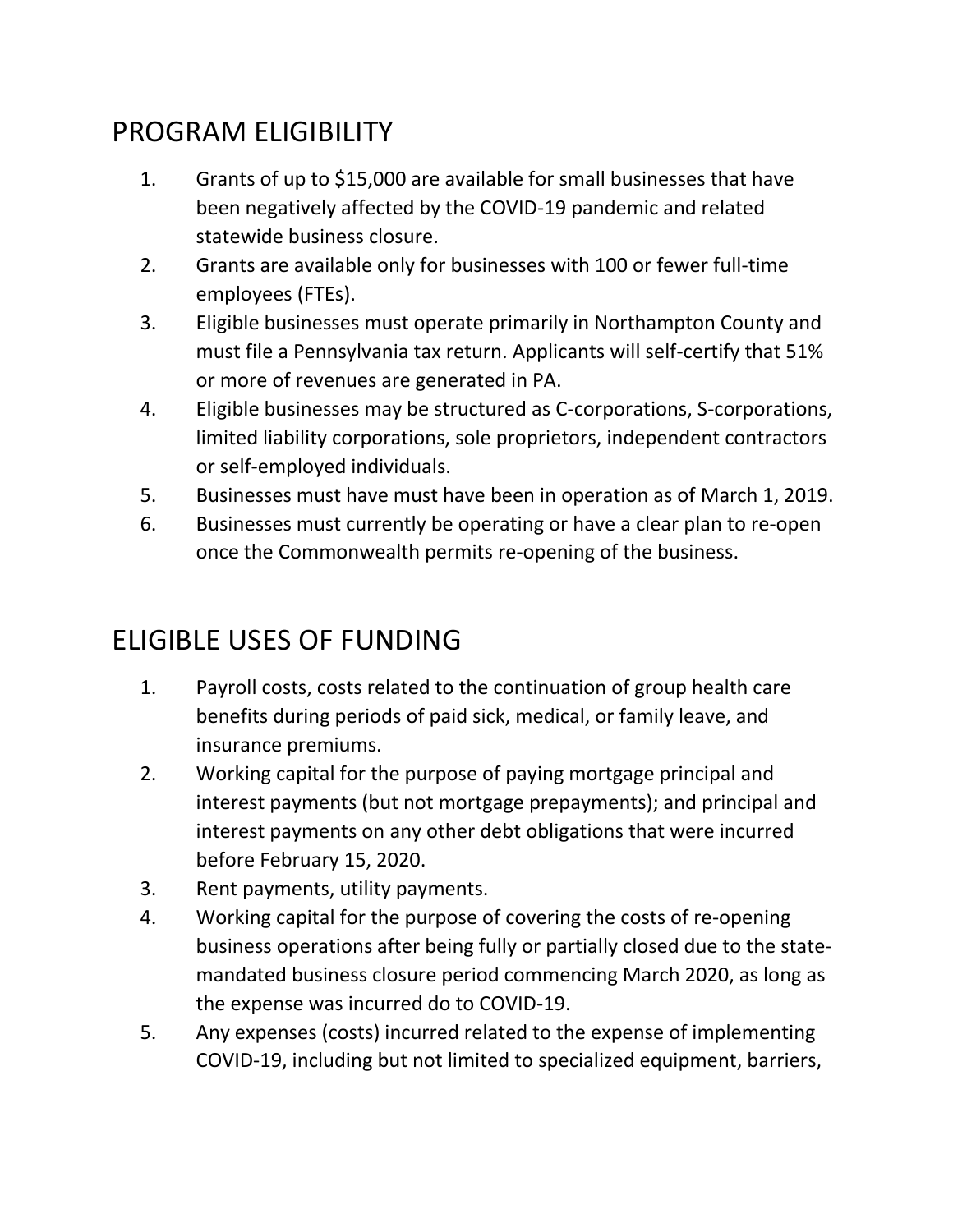PDE's, and employee training expense to ensure compliance with state and federal CDC guidelines for reopening.

6. Any Covid-19 related expenses not already paid for with other relief measures such as state grants or loans, US SBA Paycheck Protection Loans, local or regional grant and/or loan programs

## INELIGIBLE BUSINESSES

- 1. Businesses that are not physically based in Northampton County
- 2. Businesses that are in active default (not on a payment plan) with taxes or fees owed to the County, federal government or Commonwealth
- 3. Businesses engaged in any activity that is illegal under Federal, state, or local law
- 4. Businesses owned or controlled by any owner that has ever obtained a direct or guaranteed loan from the State of Pennsylvania or any Federal agency that is currently delinquent or has defaulted within the last seven years and caused a loss to the government.
- 5. Non-Profits, Churches and other religious institutions
- 6. Financial businesses primarily engaged in the business of lending, such as banks, finance companies, and factors
- 7. Passive real estate companies and investors who file a Schedule E on their personal tax returns are not eligible. Real estate businesses in which the majority (>51%) of their income is rental income are also not eligible
- 8. Life insurance companies
- 9. Private clubs and businesses which limit the number of memberships for reasons other than capacity
- 10. Government-owned entities or elected official offices
- 11. Businesses primarily engaged in political or lobbying activities
- 12. Businesses engaged in any illegal activity, socially undesirable or those that may be considered predatory in nature, such as pawnshops, rent to own, check cashing businesses and adult bookstores.
- 13. An owner of 20 percent or more of the equity of the applicant is incarcerated, on probation, on parole; presently subject to an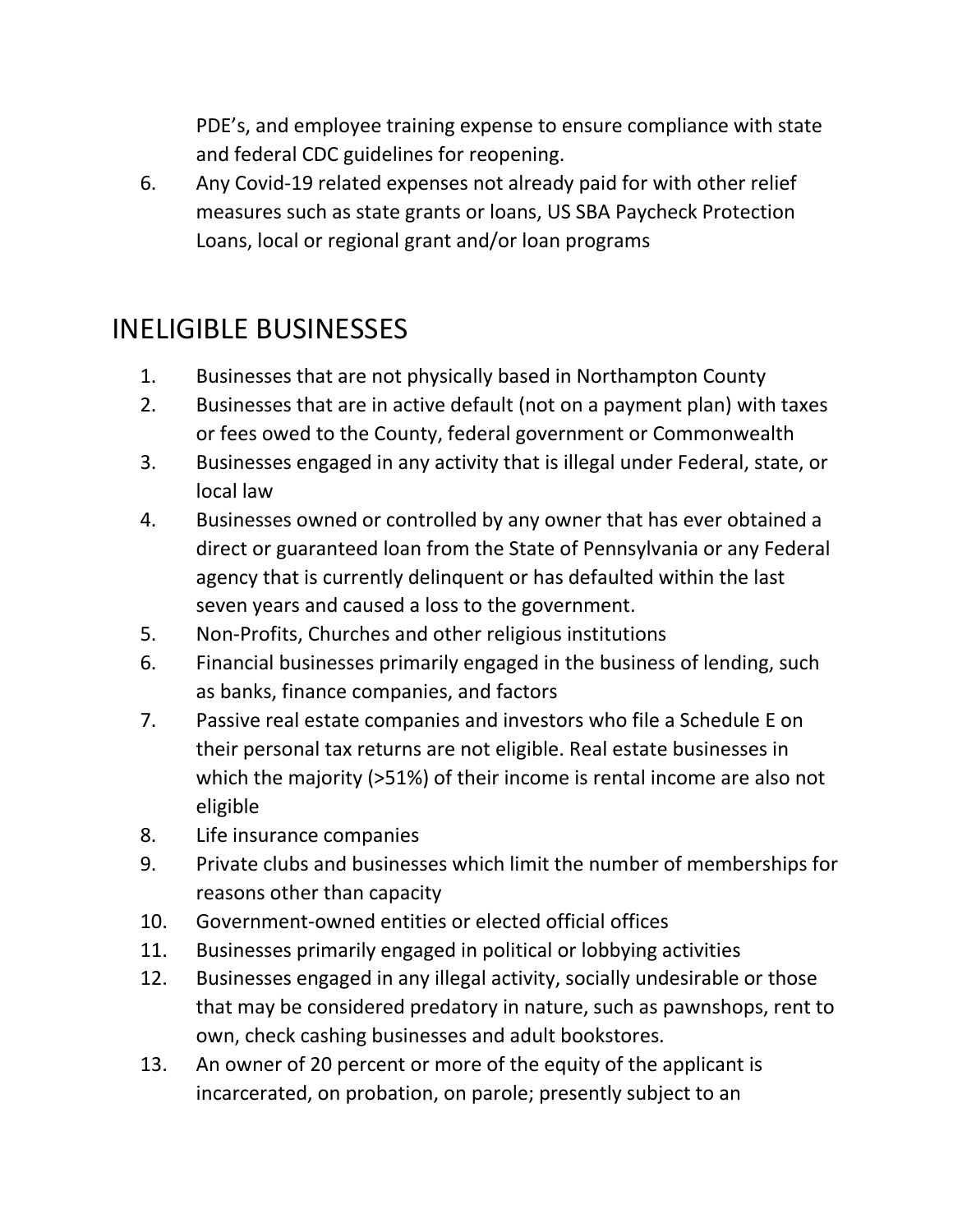indictment, criminal information, arraignment, or other means by which formal criminal charges are brought in any jurisdiction; or has been convicted of a felony involving fraud, bribery, embezzlement, or a false statement in a loan application or an application for federal financial assistance within the last five years or any other felony within the last year

#### REQUIRED DOCUMENTATION

| <b>PA CARES DOCUMENTATION CHECKLIST</b>                                                                                                                                                                                     |                                     |  |
|-----------------------------------------------------------------------------------------------------------------------------------------------------------------------------------------------------------------------------|-------------------------------------|--|
| Most recent tax return filed (2019 or 2018) - must be in an<br>electronic form for online upload, such as PDF.                                                                                                              |                                     |  |
| If the applicant was a startup in 2019 and has not yet filed<br>taxes, a management prepared statement of revenue and<br>expenses as of December 31, 2019; must be in an<br>electronic form for online upload, such as PDF. |                                     |  |
| Copy of official filing with<br>the Department of State<br>or local municipality for<br>your business such as:<br>(one of the following); must<br>be provided in electronic<br>format for upload, such as<br><b>PDF</b>     | Articles of Incorporation           |  |
|                                                                                                                                                                                                                             | Certificate of Organization         |  |
|                                                                                                                                                                                                                             | <b>Fictitious Name Registration</b> |  |
|                                                                                                                                                                                                                             | <b>Government-Issued Business</b>   |  |
|                                                                                                                                                                                                                             | License                             |  |
|                                                                                                                                                                                                                             |                                     |  |
| Any form of acceptable government-issued photo ID; must<br>be in an electronic form for online upload, such as PDF.                                                                                                         |                                     |  |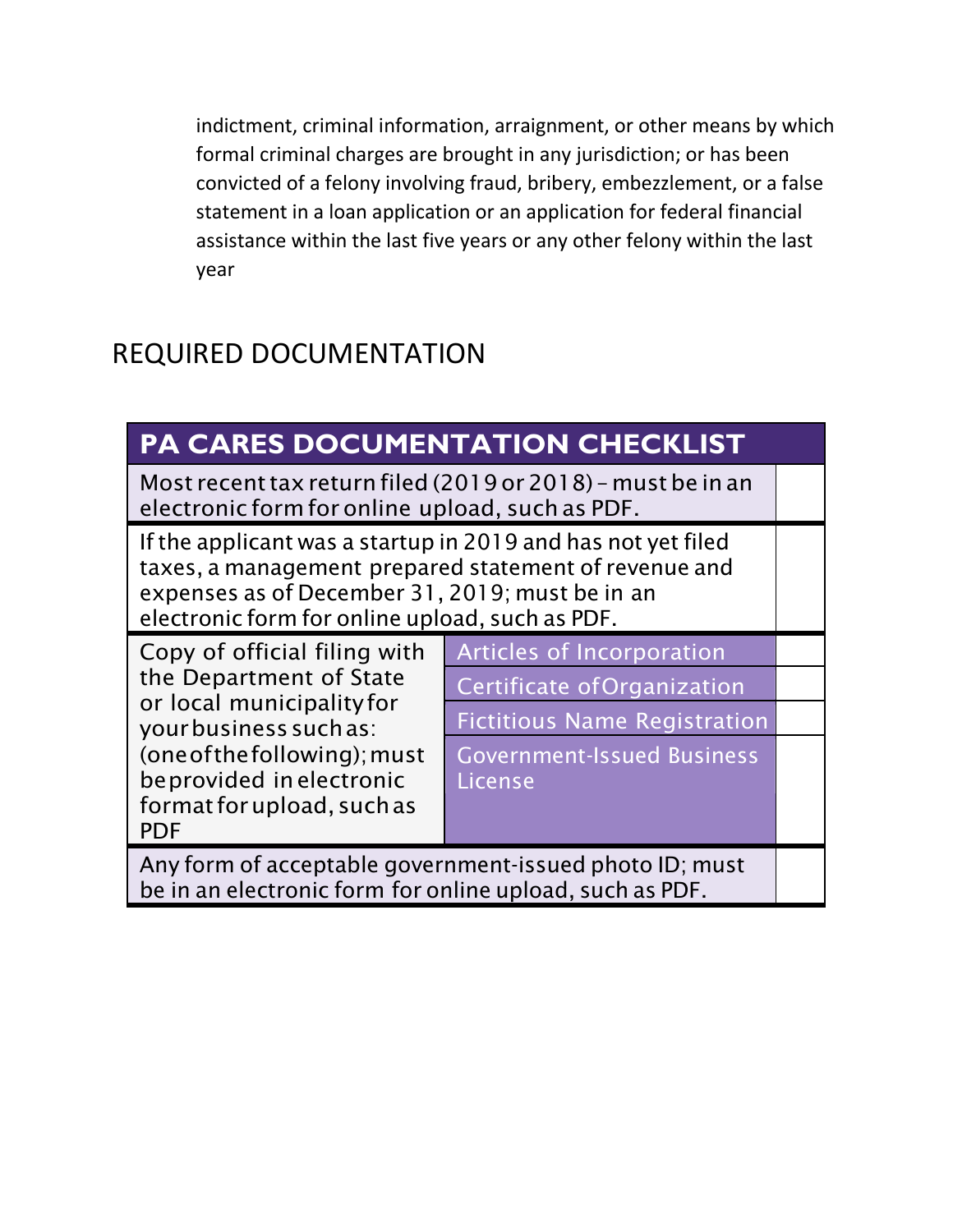## APPLICANT CERTIFICATION

Applicants must be aware of these critical Applicant Certifications

Applicants will be required to self-certify adherence to the following:

#### **Northampton County Reliance on Business Applicant Certifications for the Northampton County COVID-19 Relief Small Business Grant Program:**

Northampton County may rely on applicant certifications for use of funds, business eligibility, owner information and financial information for both the business and the owner. Applicants must make this certification in good faith, taking into account their current business activity and their ability to access other sources of liquidity sufficient to support their ongoing operations in a manner that is not significantly detrimental to the business.

Applicant understands that the grant funds available under the **Northampton County COVID-19 Relief Small Business Grant Program** are limited, and thus, certain small business owners, including small business owners who may otherwise qualify for such grant funds, may not be selected to receive grant funds under the **Northampton County COVID-19 Relief Small Business Grant Program**. The grant funds will be awarded by Northampton County Council.

#### An authorized representative of the applicant must certify in good faith to all of the below:

Businesses receiving grant funds must certify such compliance under penalty of perjury and fines pursuant to 18 Pa. C.S. § 4904 (relating to unsworn falsification to authorities) to all of the below:

1. The business was in operation on February 15, 2020 and, if required, paid income taxes to the state and federal government, as reported on individual or business tax returns.

2. COVID-19 has had an adverse economic impact and makes this grant request necessary to support the ongoing operations of the applicant.

3. The grant will be used only to cover COVID 19 related costs. I understand that if the funds are knowingly used for unauthorized purposes, the county, state and federal government may hold me legally liable such as for charges of fraud.

4. During the period beginning on March 1, 2020 and ending on December 30, 2020, the business has not and will not receive another grant under the **Northampton County COVID-19 Relief Small Business Grant Program.**

5. The business must have been, and remain, in compliance with all relevant laws, orders, and regulations during the period of the COVID- 19 disaster emergency under the Pennsylvania Governor's proclamation dated March 6, 2020, and any and all subsequent renewals. The foregoing includes, but is not limited to, orders by the Governor, Secretary of